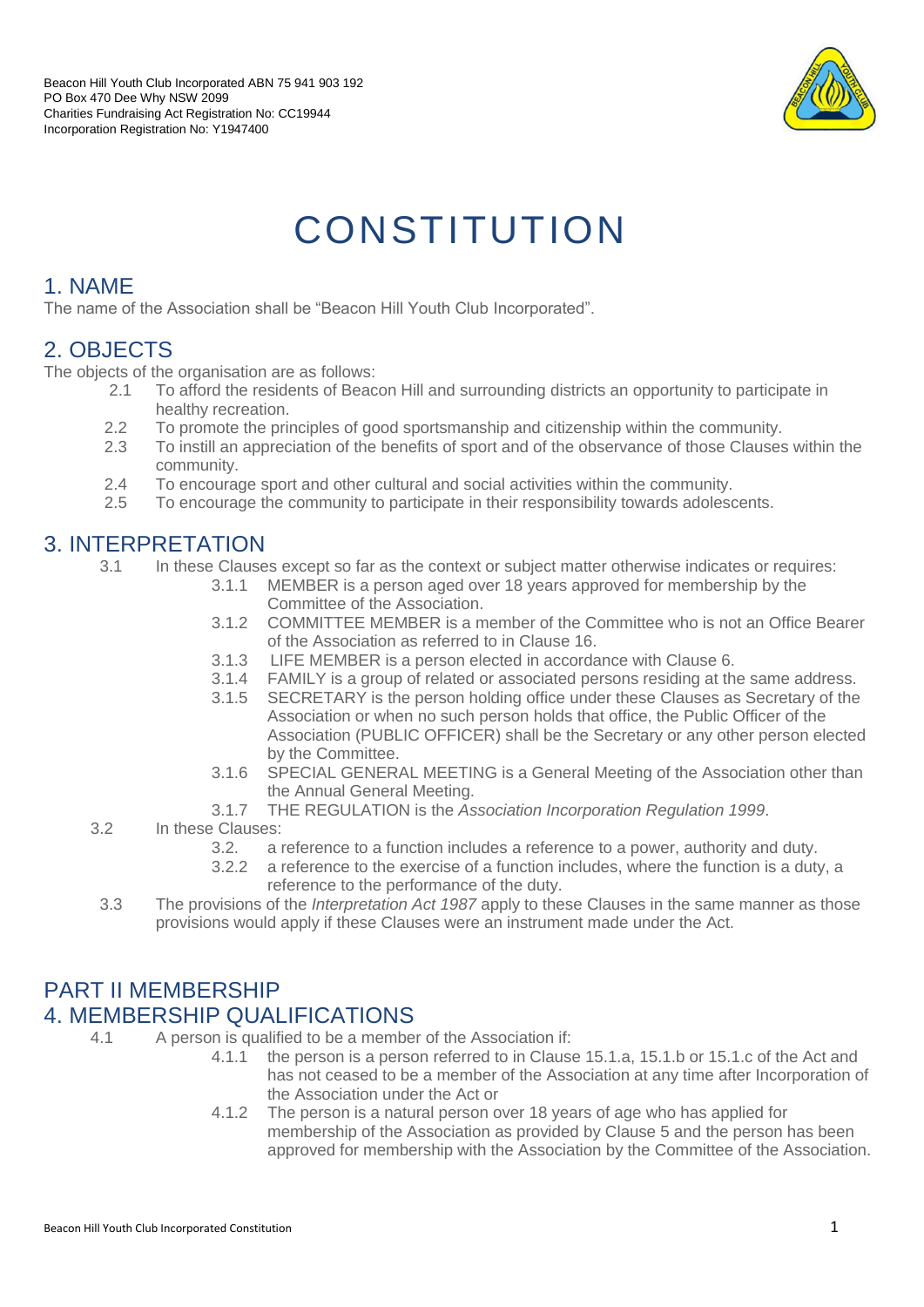

4.2 Any independent person under 18 years of age who applies for membership will be considered on an individual basis by the committee. Membership may be granted to such persons should the committee consider that the application is merited.

#### 5. APPLICATION FOR MEMBERSHIP

- 5.1 Application for membership shall be made annually in writing signed by the applicant and shall be in such form and contain such requirement as the Committee from time to time prescribes. The application shall be accompanied by payment of the membership fee and family fund raising levy and any activity registration fees as are required or applicable.
- 5.2 The prescribed membership levy for the ensuing year is to be recommended at the 2nd last meeting of the Committee and set at the final meeting of the Committee of the year.

#### 6. ELECTION OF LIFE MEMBERS

- 6.1 Any person who is a member of the Association and/or was a member of the previous Beacon Hill Youth Club for a period of not less than 5 consecutive years and has provided meritorious service for the Club shall be eligible for nomination as a Life Member.
- 6.2 The year of joining either the Club or the Association shall count as the first year of membership.
- 6.3 Each nomination for Life Membership shall be in writing and shall be proposed and seconded by other members.
- 6.4 Any nomination should be received at or before the 2nd last meeting of the Committee for the year.
- 6.5 The Committee shall consider the records and services of each nominee at the 2nd last meeting of the year and submit a report on the eligibility and accuracy of the information provided in support of the nomination. These reports shall be presented at the last meeting of the year for review. No more than two nominees may be put forward for consideration in any one year.
- 6.6 Any nominee for Life Membership shall not be permitted to be present when the Committee considers the records of the nominees.
- 6.7 If any member of the Committee is a nominee, they will stand down and their place shall be taken by the Senior Vice-President, the Vice-President or in the ineligibility or absence of these offices, a Life Member elected by the members present at the 2nd last Committee meeting for the year.
- 6.8 Any person who has previously been granted the status of Life Member of the previous Beacon Hill Youth Club being the Association which preceded this Association, shall be granted status of Life Members of the Association on its incorporation without the need to comply with the requirements of Clause 6.
- 6.9 The records submitted for the nominees, and the report & recommendation by the Committee for Life Membership will be presented to those members present at the Annual General Meeting who shall note on the election of each nominee by a secret ballot. Any recommended nominee receiving the vote of at least 70% of those members present shall be deemed to be elected to a Life Member.

#### 7. CESSATION OF MEMBERSHIP

A person ceases to be a member of the Association if the person:<br>7.1 dies

- dies
	- 7.2 resigns that membership
	- 7.3 is expelled from the Association
	- 7.4 becomes of unsound mind
	- 7.5 is liable to be dealt with in any way under law relating to mental health or
	- 7.6 fails to pay any membership levy.

#### 8. MEMBERSHIP ENTITLEMENTS NOT TRANSFERABLE

A right, privilege or obligation which a person has by reason of being a member of the Association:

- 8.1 is not capable of being transferred or transmitted to another person; and
- 8.2 terminates upon cessation of the person's membership.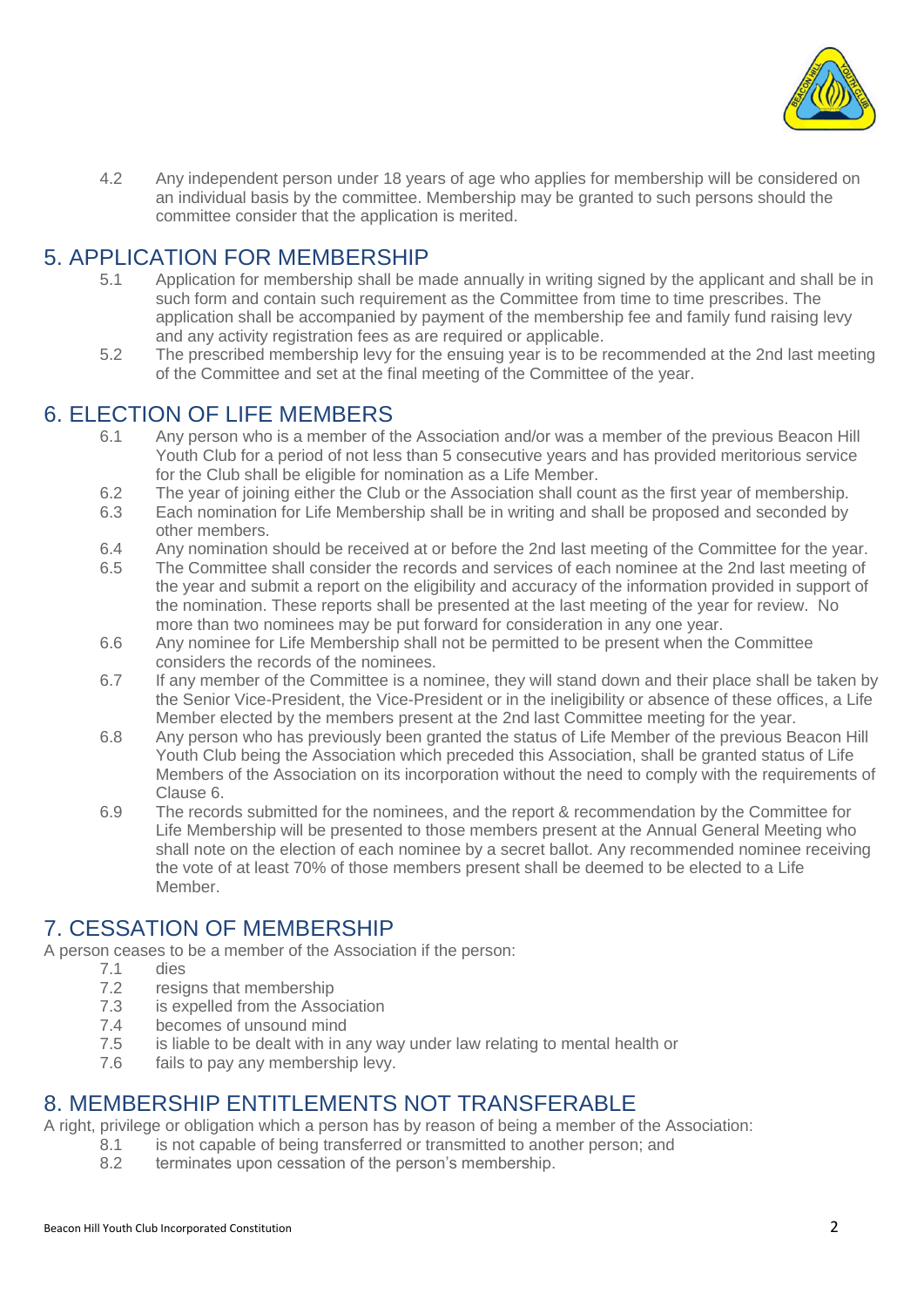

## 9. RESIGNATION OF MEMBERSHIP

- 9.1 A member of the Association is not entitled to resign that membership except in accordance with this Clause.
- 9.2 A member of the Association who has paid all amounts payable by the member to the Association in respect of the membership, may resign from membership of the Association by first giving notice of not less than 1 month (or other such period as the Committee may determine) in writing to the Secretary of the member's intention to resign. Upon the expiration of the period of notice, the member will cease to be a member.
- 9.3 Where a member of the Association ceases to be a member pursuant to Clause 2 and in every other case where a member ceases to hold membership, the Secretary shall make an appropriate entry in the Register of members recording the date on which the member ceased to be a member.

#### 10. REGISTER OF MEMBERS

- 10.1 The Public Officer of the Association shall establish and maintain a register of members of the Association specifying the name and address of each person who is a member of the Association, together with the date on which the person became a member.
- 10.2 The Register of members shall be kept at the principal place of administration of the Association and shall be open for inspection free of charge by any member of the Association at any reasonable hour.

## 11. FEES, LEVIES ETC

- 11.1 A member of the Association shall upon first application for membership in any calendar year pay a fee of \$1.00 (or such other amount as determined by the Committee) together with the Family Fund Raising levy of a nominated figure which will be published in the Annual Report. This levy is not subject to GST. The amount is to be paid once per family, all family members to be residing at the same address.
- 11.2 The Committee may by resolution subsidise any member in cases of hardship
- 11.3 Life Members shall not be required to pay the annual family fund raising levy, nor shall any family member of that person residing at the same address.

#### 12. MEMBERS' LIABILITIES

The liability of a member of the Association to contribute towards the payment of the debts and liabilities of the Association or of the costs, charges and expenses of the winding up of the Association is limited to the amount, if any, unpaid by the member in respect of membership of the Association as required by Clause 11.

## 13. RESOLUTION OF INTERNAL DISPUTES

Disputes between members of the Association, in their capacity as members, and disputes between members and the Association may be referred to a Community Justice Centre for mediation in accordance with the *Community Justice Centres Act 1983*.

#### 14. DISCIPLINING OF MEMBERS

- 14.1 Where the Committee is of the opinion that a member of the Association, or an associated person of the member claimed under that membership:
	- 14.1.1 has persistently refused or neglected to comply with the provision or provisions of these Clauses; or
	- 14.1.2 has persistently and/or willfully acted in a manner prejudicial to the interests or the objects of the Association, the Committee may by resolution:
	- 14.1.2.1 expel the member
	- 14.1.2.2 expel or suspend the person responsible for the behaviour from any activities conducted by the Association;
	- 14.1.2.3 suspend the member from membership of the Association for a specified period.
- 14.2 A resolution of the Committee under Clause 1 is of no effect unless the Committee at a Meeting held no earlier than 14 days and no later than 28 days after service on the member of a Notice under Clause 3 confirms the resolution in accordance with this Clause.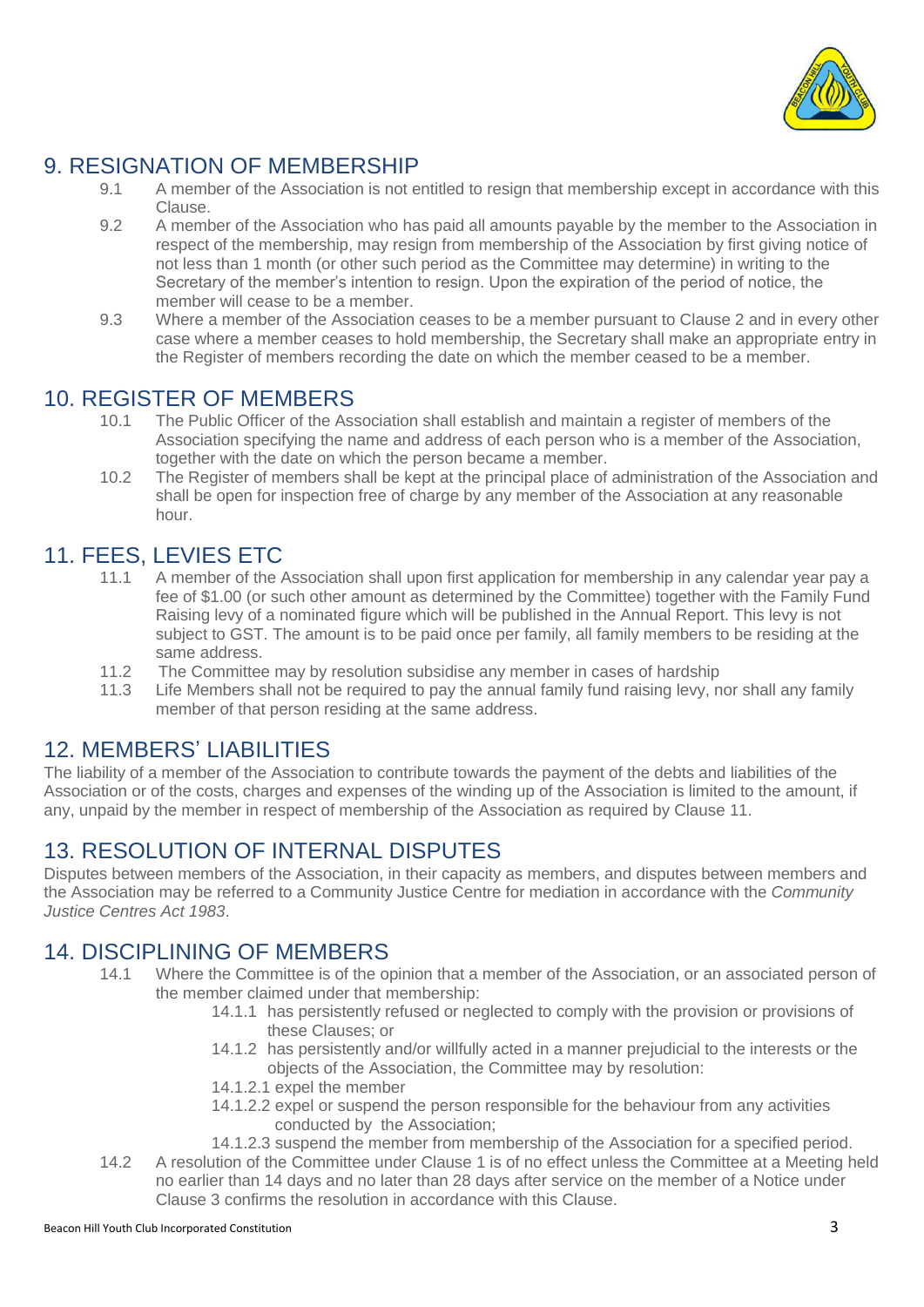

- 14.3 Where the Committee passes a resolution under Clause 1, the Secretary shall as soon as practicable cause of a Notice in writing to be served on the member:
	- 14.3.1 setting out the resolution of the Committee and the grounds on which it is based;
	- 14.3.2 stating that the member may address the Committee at a Meeting to be held no earlier than 14 days and no later than 28 days after the service of the Notice;
	- 14.3.3 stating the date, place and time of the Meeting; and
	- 14.3.4 informing the member that the member may do either or both of the following:
	- 14.3.4.1 attend and speak at that Meeting
	- 14.3.4.2 submit to the Committee at or prior to the date of that Meeting written
		- representations relating to the resolution.
- 14.4 At a meeting of the Committee held as referred to in Clause 3, the Committee shall:
	- 14.4.1 give to the member an opportunity to make oral representations;
	- 14.4.2 give due consideration to any written representation submitted to the Committee by the member at or prior to the Meeting; and
	- 14.4.3 by resolution determine whether to confirm or revoke the resolution.
- 14.5 The resolution confirmed by the Committee under Clause 4 takes effect as a the date of the resolution.

## PART III THE COMMITTEE 15. POWERS ETC OF COMMITTEE

The Committee shall be called a Committee of Management of the Association and subject to the Act, the Regulation and these Clauses and to any resolution passed by the Association in General Meeting:

- 15.1 shall control and manage the affairs of the Association;
- 15.2 may exercise all functions as may be exercised by the Association other than those functions that are required by these Clauses to be exercised by a General Meeting of members of the Association; and
- 15.3 has power to perform all such acts and do all such things as appear to the Committee to be necessary or desirable for the proper management of the affairs of the Association.

#### 16. CONSTITUTION AND MEMBERSHIP

- 16.1 Subject in the case of the first members of the Committee to Section 21 of the Act, the Committee shall consist of:
	- 16.1.1 the Office Bearers of the Association;
	- 16.1.2 one elected Committee member from each activity within the Club, each of whom shall be elected at the Annual General Meeting of the delegated sub-committees representing each activity conducted by the Club in any given year.
- 16.2 The Office Bearers of the Association shall be:
	- 16.2.1 the President
	- 16.2.2 the Vice-President
	- 16.2.3 the Treasurer
	- 16.2.4 the Secretary
	- 16.2.5 such other Officers as shall be decided by the members of the Association at the Annual General Meeting.
	- 16.3 Each member of the Committee shall, subject to these Clauses hold Office until the conclusion of the Annual General Meeting following the date of the members' election but is eligible for a reelection.
	- 16.4 In the event of a casual vacancy occurring in the membership of the Committee, the Committee may appoint a member of the Association or of the existing Committee to fill the vacancy and the member so appointed shall hold Office subject to these Clauses until the conclusion of the Annual General Meeting next following the date of appointment.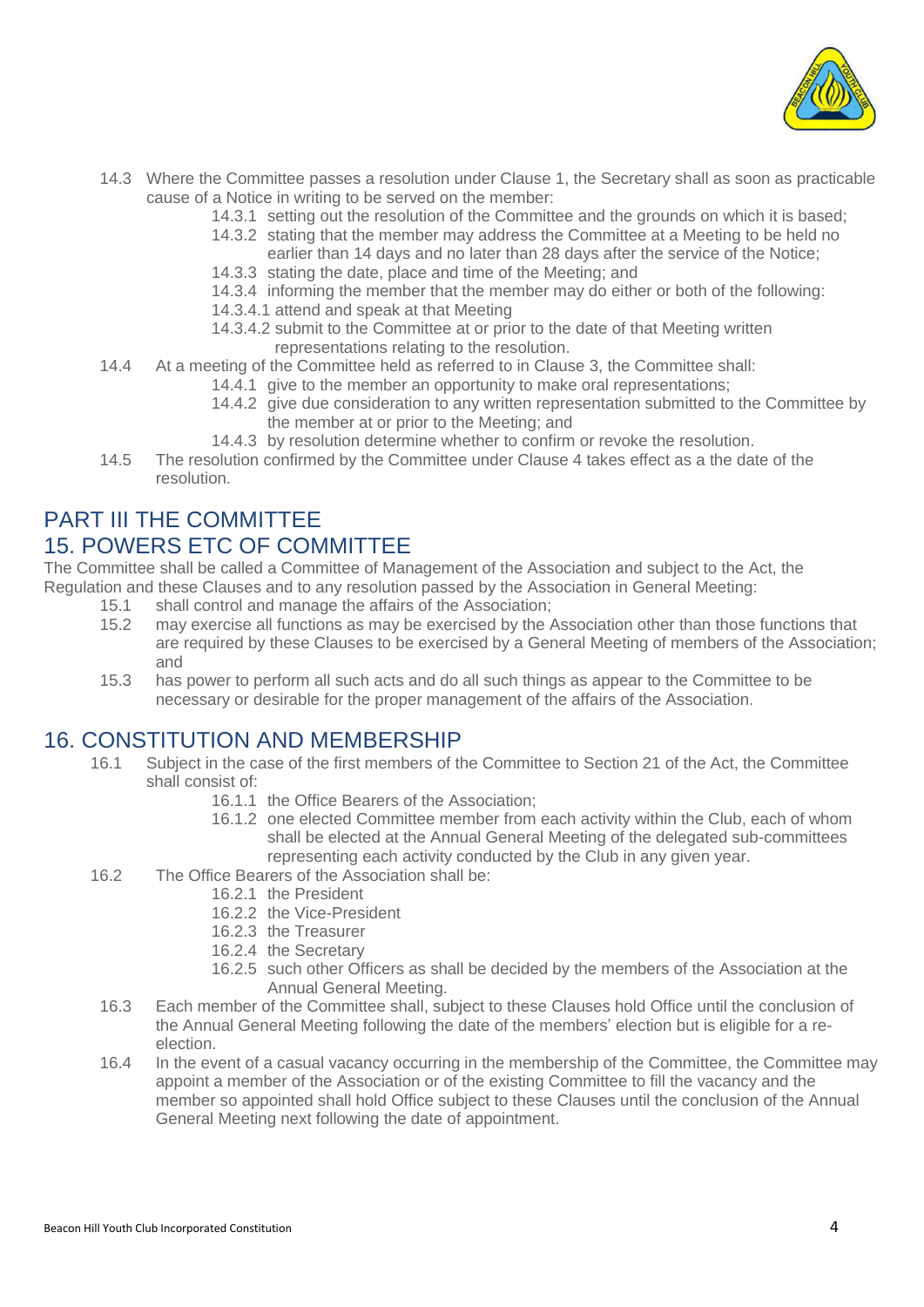

## 17. ELECTION OF COMMITTEE MEMBERS & OFFICE BEARERS

- 17.1 Except as in Clause 17.6, nomination of candidates for election as Office Bearers of the Association: 17.1.1 Shall be minuted at the Annual General Meeting;
	- 17.1.2 May be in writing and signed by a member of the Association and accompanied by the written consent of the candidate (which may be endorsed on the Nomination) and shall be delivered to the Secretary of the Association at or before the Annual General Meeting at which the election has to take place.
	- 17.1.3 In the event there are insufficient written nominations, nominations may be accepted from the floor of the Annual General Meeting.
- 17.2 If insufficient nominations are received to fill all vacancies on the Committee, the candidates nominated shall be deemed to be elected and further nominations shall be received at the Annual General Meeting.
- 17.3 If insufficient further nominations are received, any vacant positions remaining on the Committee shall be deemed to be casual vacancies.
- 17.4 If the number of nominations received is equal to the number of vacancies to be filled, the persons nominated shall be deemed to be elected.
- 17.5 If the number of nominations received exceeds the number of vacancies to be filled, a ballot shall be held.
- 17.6 Members elected by the delegated sub-committee as per Clause 16.1.b shall automatically become members of the committee.
- 17.7 The ballot for the election of Office Bearers of the Committee shall be conducted at the Annual General Meeting in such usual and proper manner as the Committee may direct.
- 17.8 A nomination of a candidate for election under this Clause is not valid if that candidate has been nominated for election to another office at the same election unless the nominee has consented to such nominations.

## 18. SECRETARY

- 18.1 The Secretary of the Association shall as soon as practicable after being appointed as Secretary lodge notice with the Association of his or her address.
- 18.2 It is the duty of the Secretary to keep minutes of:
	- 18.2.1 all appointments of Office Bearers and members of the Committee;
	- 18.2.2 the names of members of the Committee present at a Committee Meeting or General Meeting; and
	- 18.2.3 all proceedings at Committee Meetings and General Meetings.
- 18.3 Minutes of proceedings at a Meeting shall be signed by the Chairperson of the Meeting or by a Chairperson of the next succeeding Meeting.

#### 19. TREASURER

It is the duty of the Treasurer of the Association to ensure that:

- 19.1 all money due to the Association is collected and received and that all payments authorized by the Association are made; and
- 19.2 correct books and accounts are kept showing the financials

#### 20. CASUAL VACANCIES

For the purpose of these Clauses, a casual vacancy in the Office of a member of the Committee occurs if the member:

- 20.1 dies;
- 20.2 ceases to be a member of the Association;
- 20.3 becomes an insolvent under administration within the meaning of Corporations Law;
- 20.4 resigns Office by notice in writing given to the Secretary;<br>20.5 is removed from Office under Clause 14;
- is removed from Office under Clause 14;
- 20.6 becomes of unsound mind;
- 20.7 becomes a person whose person or estate is liable to be dealt with in any way under the law relating to mental health;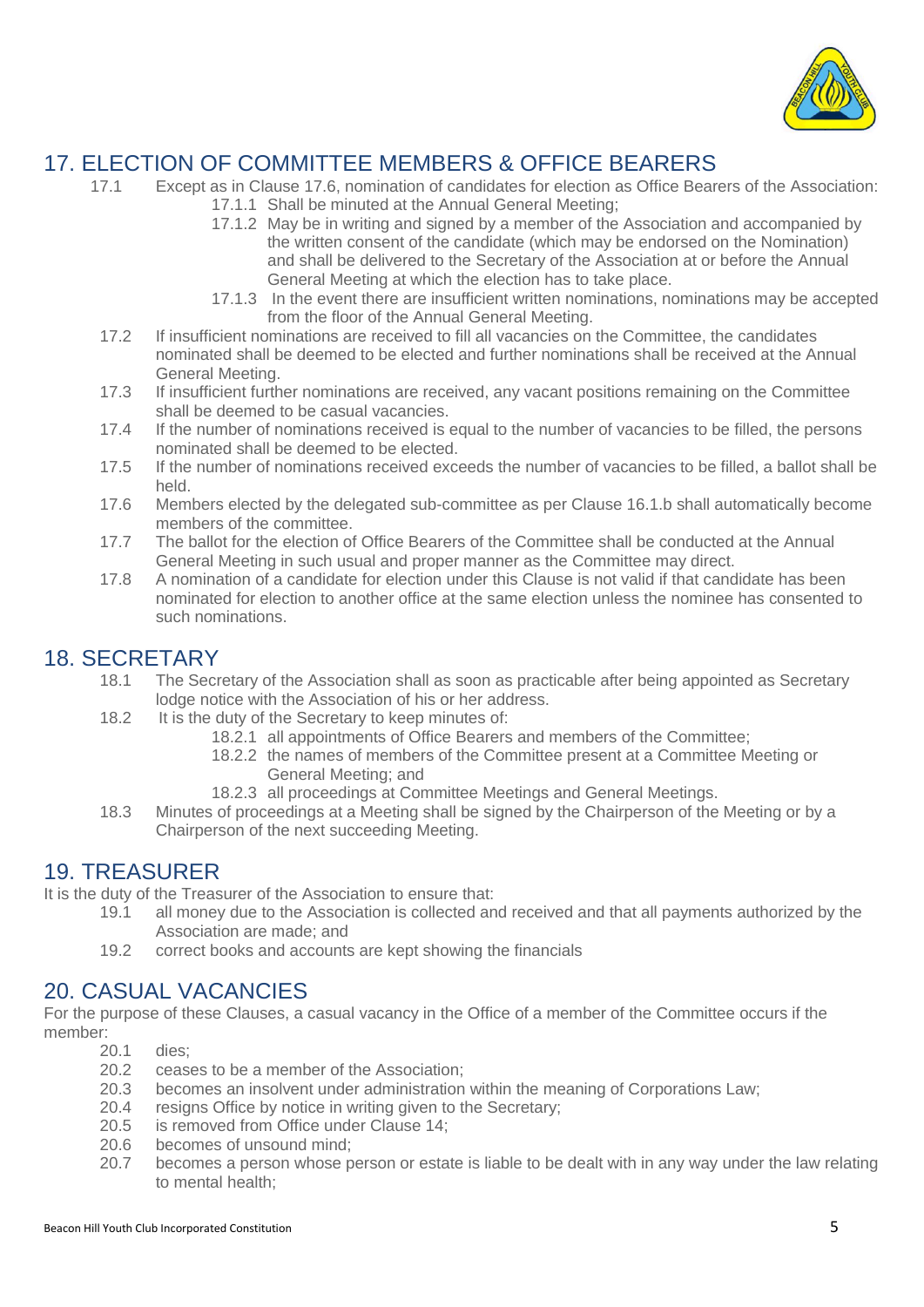

- 20.8 if absent without the consent of the Committee from all Meetings of the Committee held during a period of 6 months;
- 20.9 ceases to be a member of the Association;
- 20.10 holds an office of profit under the organization unless that person does so with the expressed approval of the Management Committee; or
- 20.11 is directly or indirectly interested in any Contract or proposed Contract with the organization unless that person does so with the expressed approval of the Management Committee.

## 21. REMOVAL OF MEMBER OF COMMITTEE

- 21.1 The Association in a General Meeting may by resolution remove any member of the Committee from the Office of Member before the expiration of the member's term of Office and may by resolution appoint another person to hold Office until the expiration of the term of Office of the member so removed.
- 21.2 Where a member of the Committee to whom a proposed resolution referred to in Clause 21.1 relates makes representations in writing to the Secretary or President (not exceeding a reasonable length) and requests that the representations be notified to the members of the Association, the Secretary or the President may send a copy of the representations to each member of the Association or if the representations are not so sent, the member is entitled to require that representations be read out at a Meeting during which the resolution is considered.

#### 22. MEETINGS AND QUORUM

- 22.1 The Committee shall meet at least 3 times in each period of 12 months at such place and times as the Committee may determine.
- 22.2 Additional Meetings of the Committee may be convened by the President or any member of the Committee.
- 22.3 Oral or written notice of a Meeting shall be given by the Secretary to each member of the Committee at least 48 hours or such other period as may be unanimously agreed upon by members of the Committee before the time appointed for the holding of the Meeting.
- 22.4 Notice of a meeting given under Clause 22.3 shall specify the general nature of the business to be transacted at the Meeting and no business other than that business shall be transacted at the Meeting, except business which the Committee members present at the Meeting unanimously agree to treat as urgent business.
- 22.5 Any 5 members of the Committee constitute a quorum for the transaction of the business of a Meeting of the Committee.
- 22.6 No business shall be transacted by the Committee unless a quorum is present and if within half an hour of the time appointed for the Meeting a quorum is not present, the Meeting stands adjourned to the same place and at the same hour of the same day on the following week.
- 22.7 If at the adjourned Meeting a quorum is not present within half an hour of the time appointed for the Meeting, the Meeting shall be dissolved.
- 22.8 At a Meeting of the Committee:
	- 22.8.1 the President or in the President's absence the Vice-President shall preside; or
	- 22.8.2 if the President and the Vice-President are absent or unwilling to act such one of the remaining members of the Committee may be chosen by the members present at the Meeting shall preside.

#### 23. DELEGATION BY COMMITTEE TO SUB-COMMITTEE

- 23.1 The Committee may be instrument in writing delegate to one or more sub-committees (consisting of such members or member of the Association as the Committee thinks fit) the exercise of such of the functions of the Committee as are specified in the instrument other than:
	- 23.1.1 this power of delegation; and
	- 23.1.2 a function which is a duty imposed on the Committee by the Act or by any other law.
- 23.2 A function the exercise of which has been delegated to a sub-committee under this Clause may while the delegation remains unrevoked be exercised from time to time by the sub-committee in accordance with the terms of the delegation.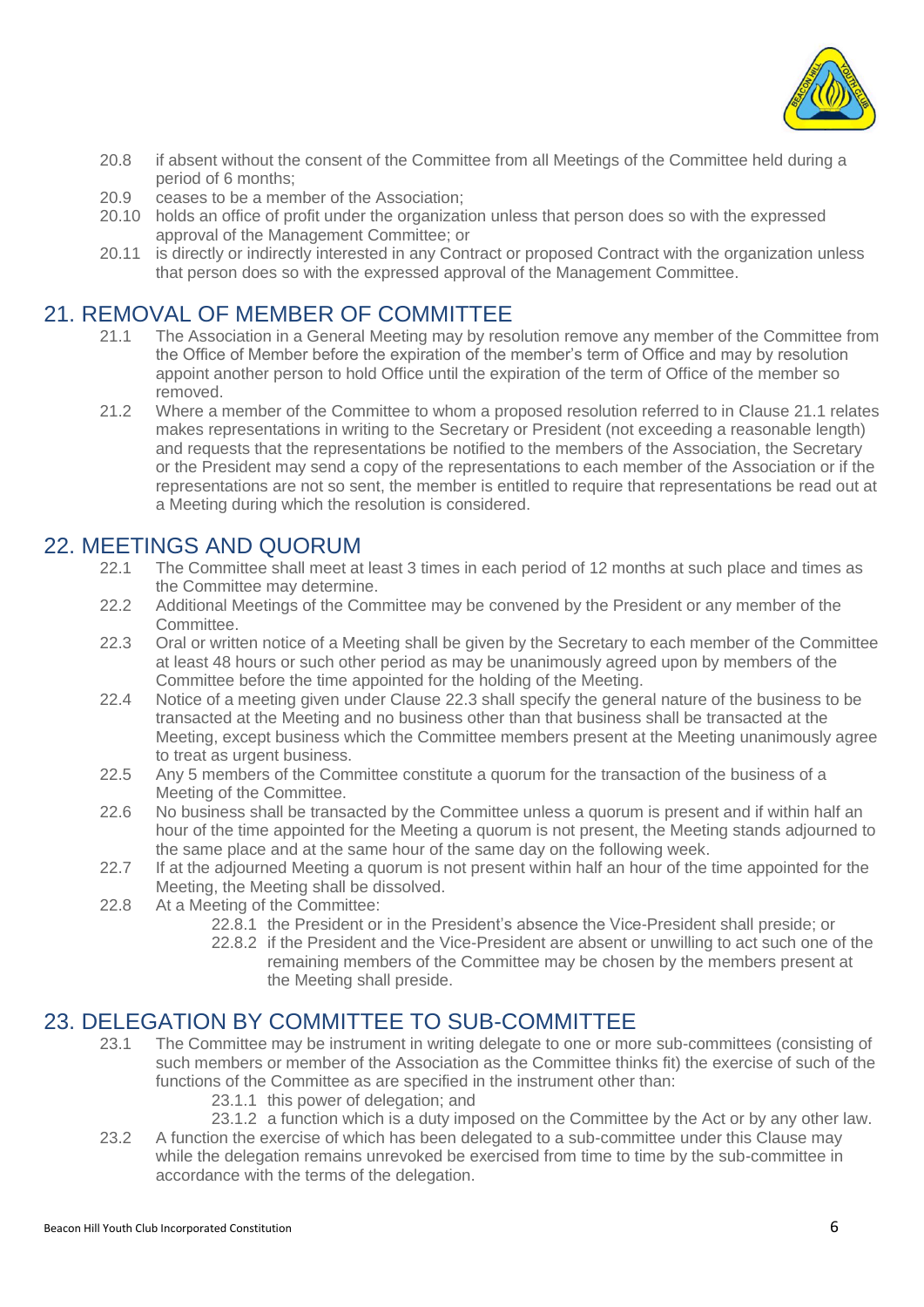

- 23.3 A delegation under this Section may be made subject to such conditions or limitations as to the exercise of any function the subject hereof or as to time or circumstances may be specified in the instrument of delegation.
- 23.4 Notwithstanding any delegation under this Clause the Committee may continue to exercise any function delegated if necessary.
- 23.5 Any act or thing done or suffered by a sub-committee acting in the exercise of a delegation under this Clause has the same force and effect as if it would have been done or suffered by the Committee.
- 23.6 The Committee may by instrument in writing revoke wholly or in part any delegation under this Clause.
- 23.7 A sub-committee may meet and adjourn as it thinks proper.

#### 24. VOTING AND DECISIONS

- 24.1 Questions arising at a Meeting of the Committee or of any sub-committee appointed by the Committee shall be determined by a majority of votes of members of the Committee or subcommittee present at the meeting.
- 24.2 Each member present at a Meeting of the Committee or of any sub-committee appointed by the Committee (including the person presiding at the Meeting) is entitled to one vote but in the event of an equality of votes on any question, the person presiding may exercise a second or casting vote.
- 24.3 Subject to Clause 22.5 the Committee may act, notwithstanding any vacancy on the Committee.
- 24.4 Any act or thing done or suffered or purporting to have been done or suffered by the Committee or by a sub-committee appointed by the Committee is valid and effective notwithstanding any defect that may afterwards be discovered in the appointment or qualification of any member of the Committee or sub-committee.

## PART IV GENERAL MEETINGS

#### 25 HOLDING OF ANNUAL GENERAL MEETINGS

- 25.1 With the exception of the first Annual General Meeting of the Association, the Association shall at least once in each calendar year and within the period of 6 months after the expiration of each financial year of the Association convene an Annual General Meeting of its members.
- 25.2 The Association shall hold its first Annual General Meeting:
	- 25.2.1 within the period of 18 months after its Incorporation under the Act; and
	- 25.2.2 within the period of 6 months after the expiration of the first financial year of the Association.
- 25.3 Clauses 1 and have effect, subject to any extension of permission granted by the Committee under Section 26(3) of the Act.

#### 26. CALLING OF AND BUSINESS AT ANNUAL GENERAL MEETINGS

- 26.1 The Annual General Meeting of the Association shall, subject to the Act and to Rule 22 be convened on such date and such place and time the Committee thinks fit.
- 26.2 In addition to any other business, which may be transacted at an Annual General Meeting, the business of an Annual General Meeting shall be:
	- 26.2.1 to confirm the Minutes of the last preceding Annual General Meeting and if any special General Meeting held since that Meeting;
	- 26.2.2 to receive from the Committee reports upon the activities of the Association during the last preceding financial year;
	- 26.2.3 to elect Office Bearers of the Association and ordinary members of the Committee; and
	- 26.2.4 to receive and consider the Statement which is required to be submitted to members pursuant to Section 26(6) of the Act.
- 26.3 An Annual General Meeting shall be specified as such in the notice convenient.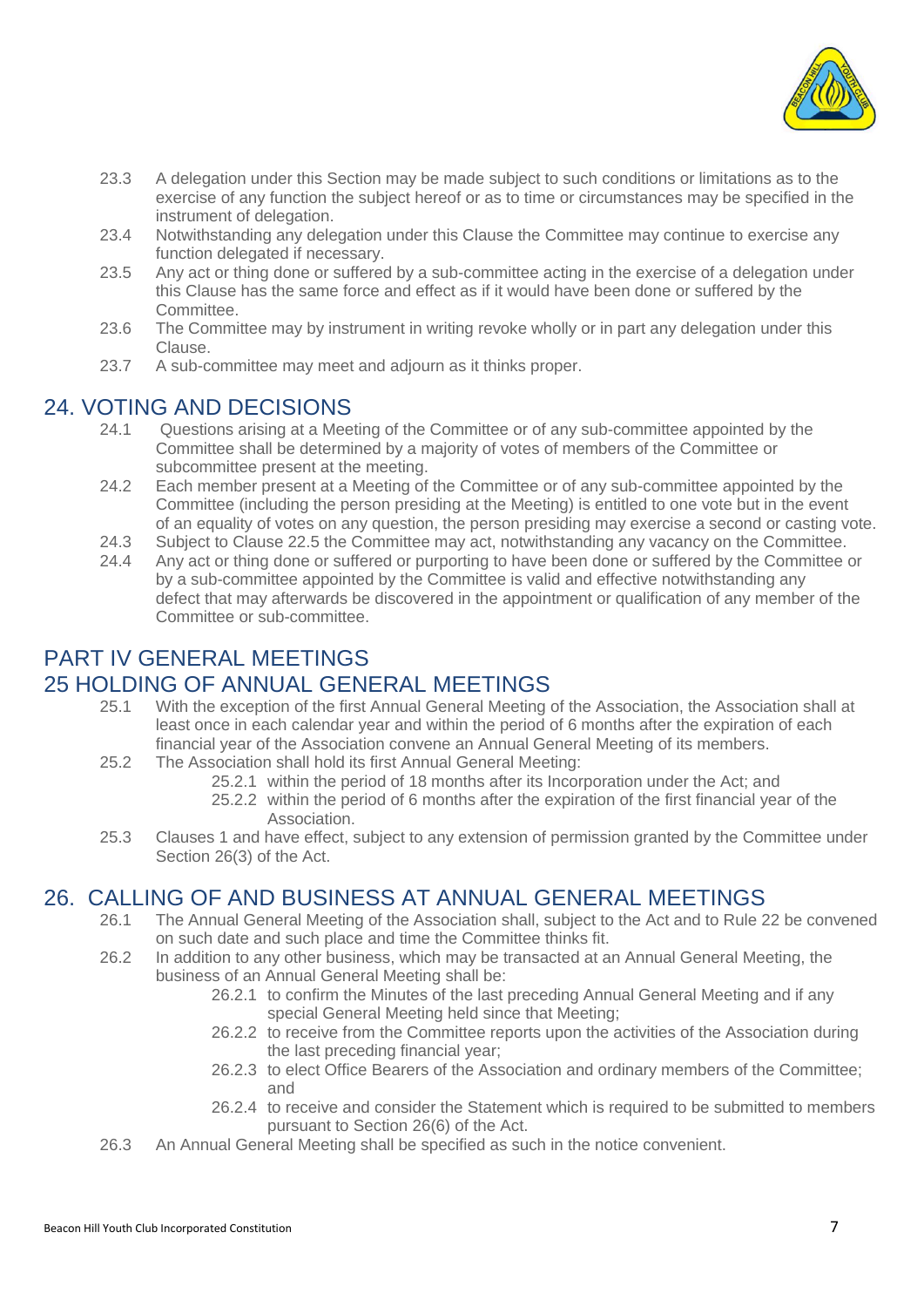

## 27. CALLING OF SPECIAL GENERAL MEETINGS<br>27.1 Any two members of the Committee may. wherever it the

- Any two members of the Committee may, wherever it thinks fit, convene a Special General Meeting of the Association.
- 27.2 The Committee shall, on the requisition in writing by a Member representing not less than 5% of the total number of members, convene a Special General Meeting of the Association.
- 27.3 A requisition of Members for a Special General Meeting:
	- 27.3.1 shall state the purpose or purposes of the Meeting;
	- 27.3.2 shall be signed by the members making the requisitions;
	- 27.3.3 shall be lodged with the Secretary; and
	- 27.3.4 may consist of several documents in similar form, each signed by one or more of the members making the requisition.
- 27.4 If the Committee fails to convene a special General Meeting to be held within one month after the date on which a requisition of members for the Meeting is lodged with the Secretary, any one or more of the members who made the requisition may convene a special General Meeting to be held not later than 3 months after that date.
- 27.5 A Special General Meeting, convened by a member or members as referred to in Clause 4, shall be convened as nearly as is practicable in the same manner as General Meetings are convened by the Committee and any member who thereby incurs expense is entitled to be reimbursed by the Association for any expense so incurred.

#### 28. NOTICE

- 28.1 Except where the nature of the business proposed to be dealt with at a General Meeting requires a special resolution of the Association, the Secretary shall cause to be sent by a pre-paid post to each member at the member's address appearing in the Register of Members or by email to the email address appearing in the Register of Members a notice specifying the place, date and time of the Meeting and the nature of the business proposed to be transacted at the Meeting. This notice shall be sent at least 14 days before the date fixed for the holding of the General Meeting
- 28.2 Where the nature of the business proposed to be dealt with at a General Meeting requires a special resolution of the Association, the Secretary shall at lease 21 days before the date fixed for the holding of the General Meeting cause notice to be sent to each member in the manner provided in Clause 1 specifying in addition to the matter required under Clause 1 the intention to propose the resolution as a special resolution.
- 28.3 No business other than that specific in the notice convening a General Meeting shall be transacted at the Meeting except in the case of an Annual General Meeting business which may be transacted pursuant to Clause 26(2).
- 28.4 A member intending to bring any business before a General Meeting may give notice in writing of that business to the Secretary who shall included that business in the next notice calling a General Meeting given after the receipt of the notice from the member.

#### 29. PROCEDURE

- 29.1 No item of business shall be transacted at a General Meeting unless a quorum of members entitled under these Rules to vote is present during the time the Meeting is considering that item.
- 29.2 Five (5) members present in person (being members entitled to vote at a General Meeting under these Rules) constitute a quorum for the transaction of the business at a General Meeting.
- 29.3 If within half an hour after the appointed time for the commencement of a General Meeting a quorum is not present, the Meeting if convened upon the requisition of members shall be dissolved and in any other case shall stand adjourned to the same day on the following week at the same time and (unless another place is specified at the time of the adjournment by the person presiding at the Meeting or communicated by written notice to members given before the day to which the Meeting is adjourned) at the same place.
- 29.4 If at the adjourned Meeting a quorum is not present within half an hour after the time appointed for the commencement of the Meeting, the members present (being not less than 3) shall constitute a quorum.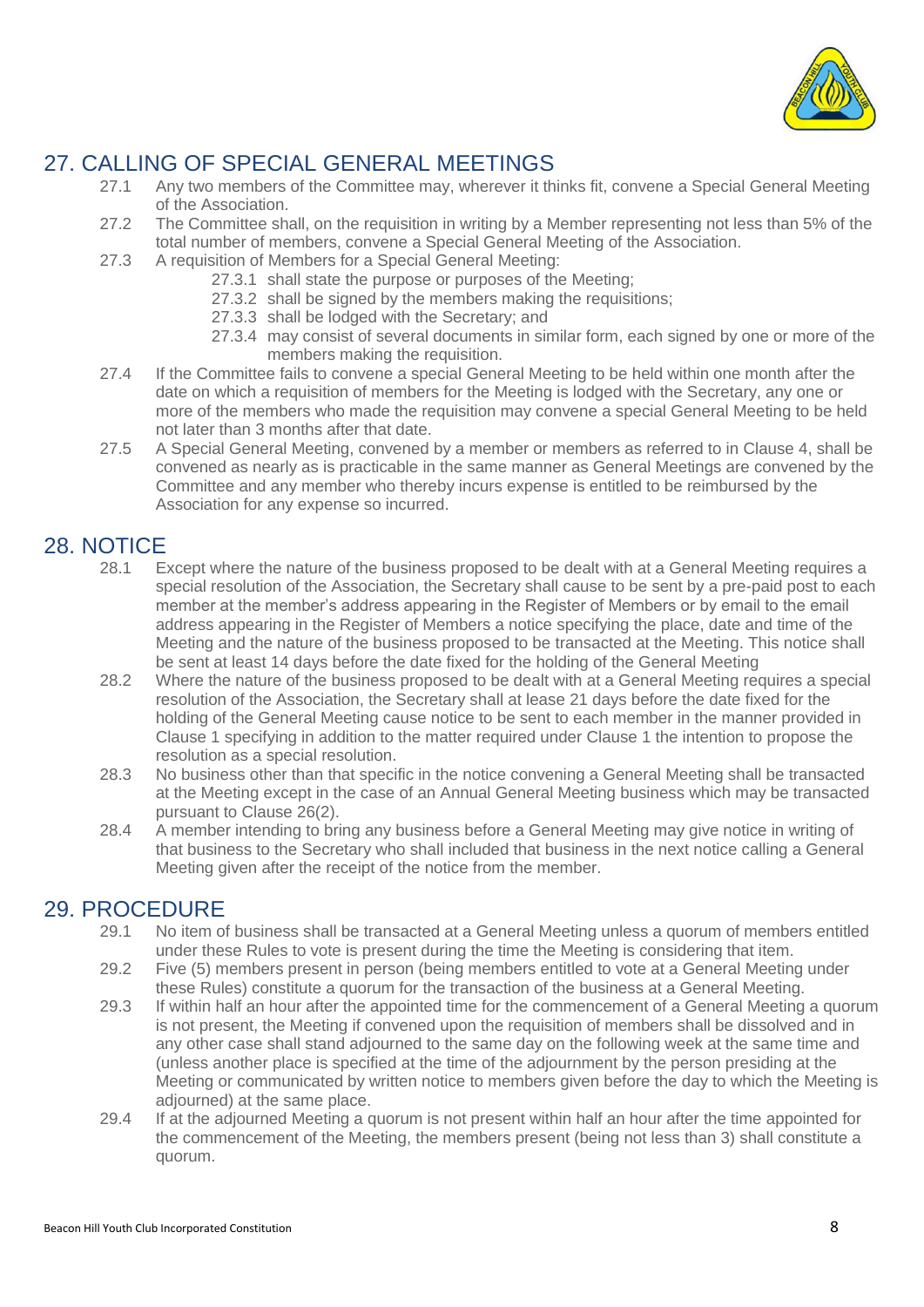

## 30. PRESIDING MEMBER

- 30.1 The President or in the President's absence the Vice-President shall preside as Chairperson at each General Meeting of the Association.
- 30.2 If the President and the Vice-President are absent from a General Meeting or unwilling to act, the members present shall elect one of their number to preside as Chairperson at the Meeting.

#### 31. ADJOURNMENT

- 31.1 The Chairperson of a General Meeting at which a quorum is present may with the consent of the majority of members present at the Meeting adjourn the Meeting from time to time and place to place but no business shall be transacted at an adjourned Meeting other than the business left unfinished at the Meeting at which the adjournment took place.
- 31.2 Where a General Meeting is adjourned for 14 days or more, the Secretary shall give written or oral notice of the adjourned meeting to each member of the Association state the place, date, time of the Meeting and the nature of the business to be transacted at the Meeting.
- 31.3 Except as provided in Clauses 1 and 2 notice of an adjournment of a General Meeting or of the business to be transacted at an adjourned Meeting is not required to be given.

## 32. MAKING OF DECISIONS

- 32.1 A question arising at a General Meeting of the Association shall be determined on a show of hands and, unless before or on the declaration of the show of hands a poll is demanded, a declaration by the Chairperson that a resolution has, on a show of hands, been carried or carried unanimously or carried by a particular majority or lost, or an entry to that effect in the Minute Book of the Association, is evidence of the fact without proof of the number or proportion of the votes recorded in favour of or against that resolution.
- 32.2 At a General Meeting of the Association, a poll may be demanded by the Chairperson or by not less than 3 members present in person or by proxy at the Meeting.
- 32.3 Where a poll is demanded at a General Meeting, the poll shall be taken:
	- 32.3.1 immediately in the case of a poll which relates to the election of the Chairperson of the Meeting or to the question of an adjournment; or
	- 32.3.2 in any other case, in such manner and at such time before the close of the Meeting as the Chairperson directs, and the resolution of the poll on the matter shall be deemed to be the resolution of the Meeting on that matter.

#### 33. SPECIAL RESOLUTION

A resolution of the Association is a special resolution if:

- 33.1 it is passed by a majority which comprises not less than three-quarters of such Members of the Association as, being entitled under these Rules so to do, vote in person or by proxy at a General Meeting of which not less than 21 days' written notice, specifying the intention to propose the resolution as a special resolution was given in accordance with these Rules; or
- 33.2 where it is made to appear to the Commission that it is not possible or practicable for the resolution to be passed in the manner specified in paragraph (a) - the resolution is passed in the manner specified by the Association.

#### 34. VOTING

- 34.1 Upon any question arising at a General Meeting of the Association, a Member has one vote only.
- 34.2 All votes shall be given personally or by proxy but no member may hold more than 5 proxies.
- 34.3 In the case of an equality of votes on a question at a General Meeting, the Chairperson of the Meeting is entitled to exercise a second or casting vote.
- 34.4 A Member or proxy is not entitled to vote at any General Meeting of the Association unless all money due and payable by the member or proxy to the Association has been paid.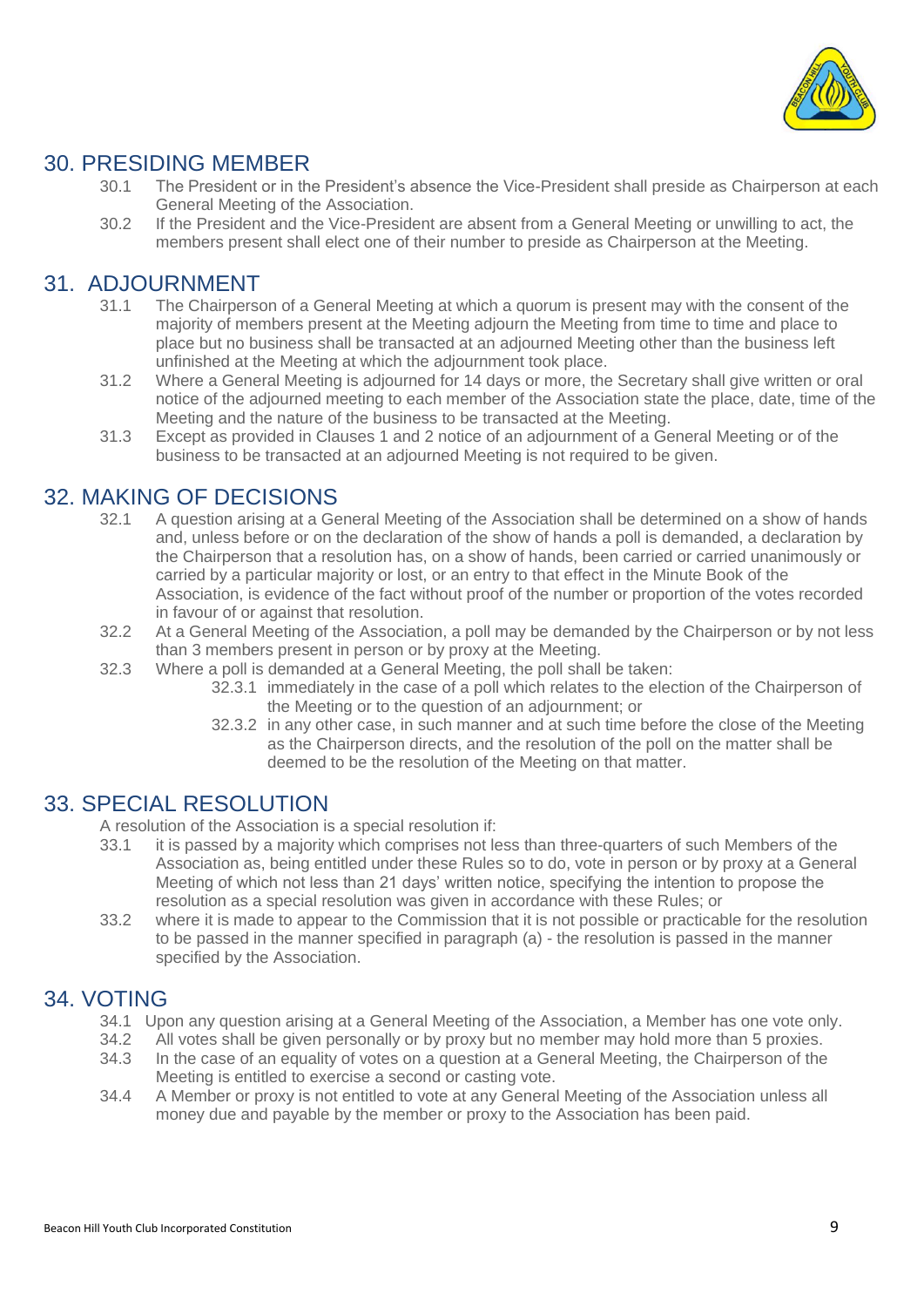

## 35. APPOINTMENT OF PROXIES

- 35.1 Each member shall be entitled to appoint another member as proxy by notice given to the Secretary no later than 24 hours before the time of the Meeting in respect of which the proxy is appointed.
- 35.2 The notice appointing the proxy shall be in the form set out in Appendix 2 to these Rules.

## PART V MISCELLANEOUS

#### 36. INSURANCE

- 36.1 The Association shall effect and maintain insurance pursuant to Section 44 of the Act.
- 36.2 In addition to the insurance required under Clause (1), the Association may effect and maintain other insurance, in particular those Insurances associated with the activities of the Sections.

#### 37. FUNDS – SOURCE

- 37.1 The funds of the Association shall be derived from entrance fees, annual subscriptions of members, family fundraising fees, donations, tied grants, sponsorship payments, sale of Club clothing and playing equipment, sale of food and beverages and subject to any resolution passed by the Association in General Meeting, such other sources as the committee determines.
- 37.2 All money received by the Association shall be deposited as soon as practicable and without deduction to the credit of the Association's Bank Account.
- 37.3 The Association shall, as soon as practicable after receiving any money, issue an appropriate receipt.
- 37.4 Funds may be designated into Sectional specific accounts where determined as being channelled for specific purposes, or as determined by a sponsorship body but are at all times are regarded as under overall Association management.
- 37.5 Where funds are sought the appropriate form, the "Cheque Requisition Form", must be sent to the Member associated with delegation of funds.

#### 38. FUNDS – MANAGEMENT

- 38.1 Subject to any resolution passed by the Association in General Meeting, the funds of the Association shall be used in pursuance of the objects of the Association in such manner as the Committee determines.
- 38.2 All cheques, drafts, bills of exchange, promissory notes and other negotiable instruments, shall be signed by any 2 members of the Committee, being members or employees authorised to do so by the Committee.

#### 39. ALTERATION OF OBJECTS AND RULES

The statement and these clauses may be altered or rescinded or added to any by special resolution of the Association at the Annual General Meeting or a Special General Meeting as called in accordance with the preceding clauses.

#### 40. COMMON SEAL

- 40.1 The common seal of the Association shall be kept in the custody of the Public Officer.<br>40.2 The common seal shall not be affixed to any instrument except by the authority of the
- The common seal shall not be affixed to any instrument except by the authority of the Committee and the affixing of the common seal shall be attested by the signatures either of 2 members of the Committee or of 1 member of the Committee and of the Public Officer or Secretary.

#### 41. CUSTODY OF BOOKS ETC.

Except as otherwise provided by these rules, the Public Officer shall keep in his or her custody or under his or her control all records, books and other documents relating to the Association.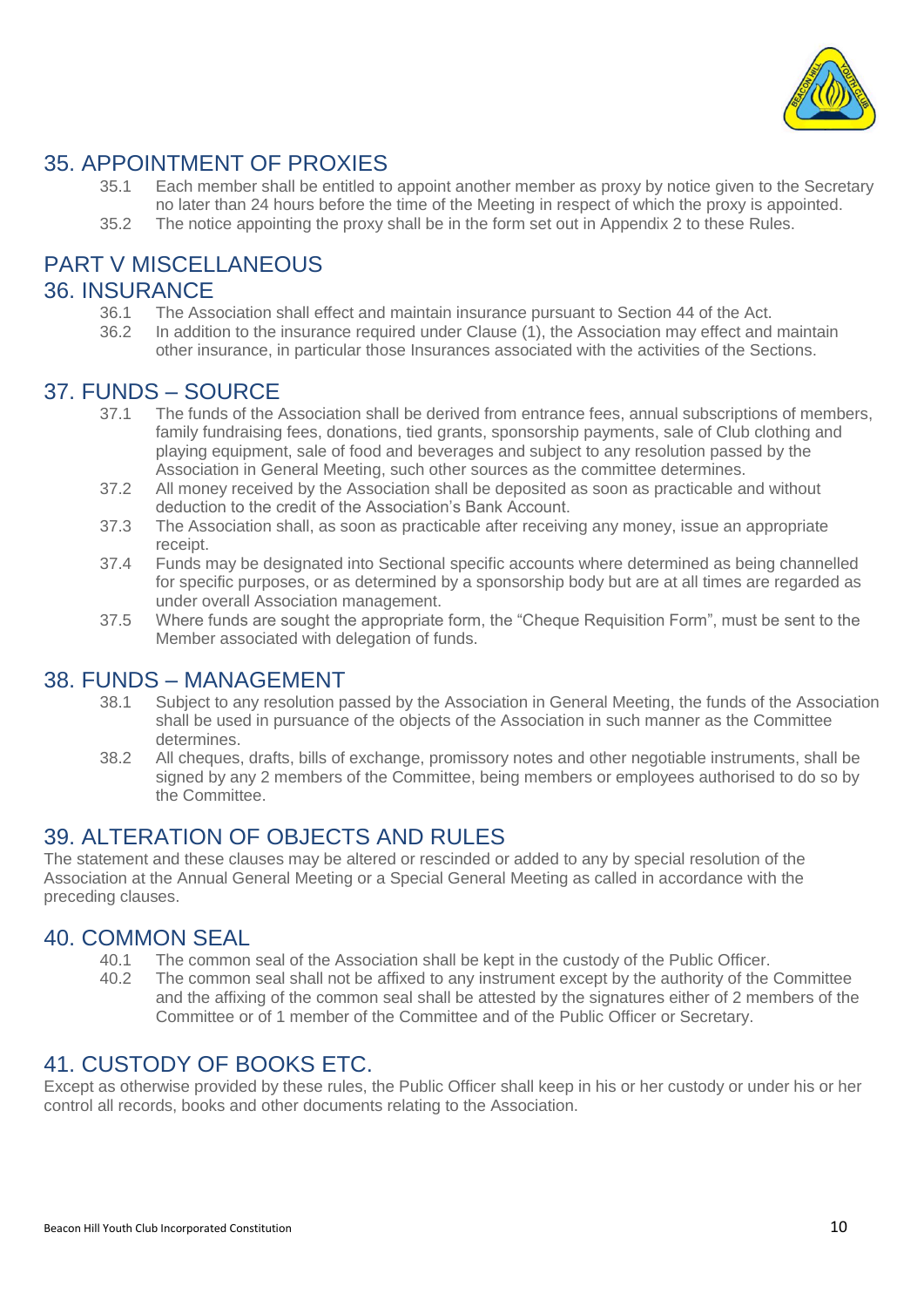

## 42. INSPECTION OF BOOKS ETC.

The records, books and other documents of the Association shall be open to inspection, free of charge, by a Member of the Association at any reasonable hour as determined by the Committee.

## 43. SERVICE OF NOTICES

- 43.1 For the purpose of these rules, a notice may be served by or on behalf of the Association upon any Member either personally or by sending it by post to the Member at the Member's address as shown in the Register of Members.
- 43.2 Where a document is sent to a person by properly addressing, prepaying and posting to the person a letter containing the document or by properly addressed the document by email, the document shall, unless the contrary is proved, be deemed for the purposes of these rules to have been served on the person at the time at which the letter would have been delivered in the ordinary course of post.

#### 44. DISSOLUTION

The organization shall be dissolved in the event of the membership being less than 5 persons or upon the vote of a 75% majority of the members present at a special General Meeting convened to consider such question.

#### PART VI ADDITIONAL RULES APPLICABLE TO CHARITIES 45. APPLICATION OF PART

This Part applies where the Association is registered under or is exempted from registration by or under the *Charitable Collections Act, 1934*.

#### 46. PAYMENT ETC. OF OFFICE-BEARERS AND MEMBERS

- 46.1 A Member of the Committee shall not be appointed to any salaried office of the Association, and no remuneration or other benefit in money or money's worth shall be given by the Association to any member of the Committee except:
	- 46.1.1 repayment of out-of-pocket expenses;
	- 46.1.2 interest at a rate not exceeding interest at the rate for the time being which is or would be charged by the Association's bankers for money lent to the Association
	- 46.1.3 reasonable and proper rent for premises let to the Association;
	- 46.1.4 work provided externally; and
	- 46.1.5 where any person is so appointed to a salaried office of the Association such person shall absent him or herself from any and all meetings where the terms, including remuneration, of that appointment are to be discussed.

#### 47. NOTIFICATION OF PROPOSED ALTERATION OF RULES

A proposed alteration of the rules or of the statement of objects of the Association shall be notified to the Minister of the NSW State Government administering the *Charitable Collections Act, 1934*, in the manner required by the regulations under that Act.

#### 48. COMPLIANCE WITH CHARITABLE COLLECTIONS ACT, 1934

The Association shall comply with such of the provisions of the *Charitable Collections Act, 1934*, and the regulations therewith as are applicable to it.

#### 49. FINANCIAL YEAR

The financial year shall conclude on December 31.

## 50. AUTHORISATION OF ACCOUNTS

All accounts shall be presented to the Treasurer authorised as per section 38.2.